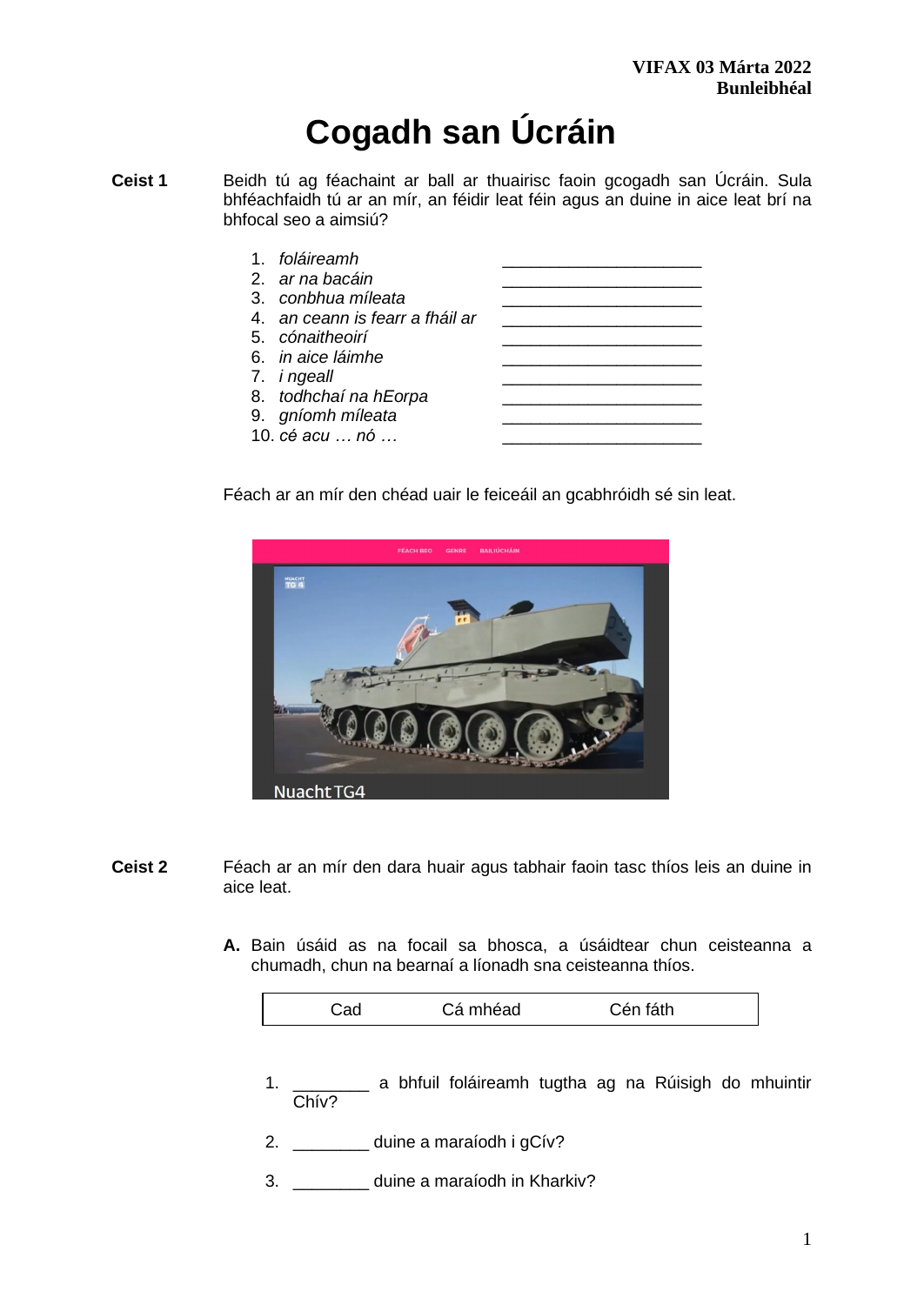- 4. \_\_\_\_\_\_\_\_\_\_\_\_ a dúirt an tUachtarán Zelensky?
- 5. \_\_\_\_\_\_\_\_ duine atá ag teitheadh na tíre?
- 6. \_\_\_\_\_\_\_\_ a rinne Comhairle na Náisiún Aontaithe um Chearta an Duine sa Ghinéiv?
- 7. \_\_\_\_\_\_\_\_ ar shiúil baill na comhairle amach as an gcruinniú?
- 8. \_\_\_\_\_\_\_\_\_\_\_ a dúirt Ursula von der Leyen?
- Allen a tharlóidh má léiríonn an tAontas Eorpach tacaíocht don 9. <del>Úcráin?</del>
- **B**. Cuir na ceisteanna ar a chéile.
- **Ceist 3** Déan plé leis an duine in aice leat ar na hathruithe ar fad atá tagtha ar an scéal seo ó craoladh an mhír ar an 01 Márta 2022.
- **Ceist 4** '…cúigear…' agus '…deichniúr…'

Líon na bearnaí sa tábla thíos chun na rialacha a bhaineann leis na huimhreacha pearsanta a chur in iúl.

|              |              | mac | iníon | múinteoir |
|--------------|--------------|-----|-------|-----------|
| 1            | duine amháin |     |       |           |
| $\mathbf{2}$ |              |     |       |           |
| 3            |              |     |       |           |
|              |              |     |       |           |
| 5            | cúigear      |     |       |           |
| 6            |              |     |       |           |
|              |              |     |       |           |
| 8            |              |     |       |           |
| 9            |              |     |       |           |
| 10           | deichniúr    |     |       |           |

**Ceist 5** '…seasfaidh…' agus '…tacóidh..'

Tá an dá shampla thuas san aimsir fháistineach. Bain úsáid as na briathra sin agus na cinn eile sa tábla chun na rialacha a bhaineann leis an aimsir fháistineach a chur in iúl. Tá sampla amháin déanta duit.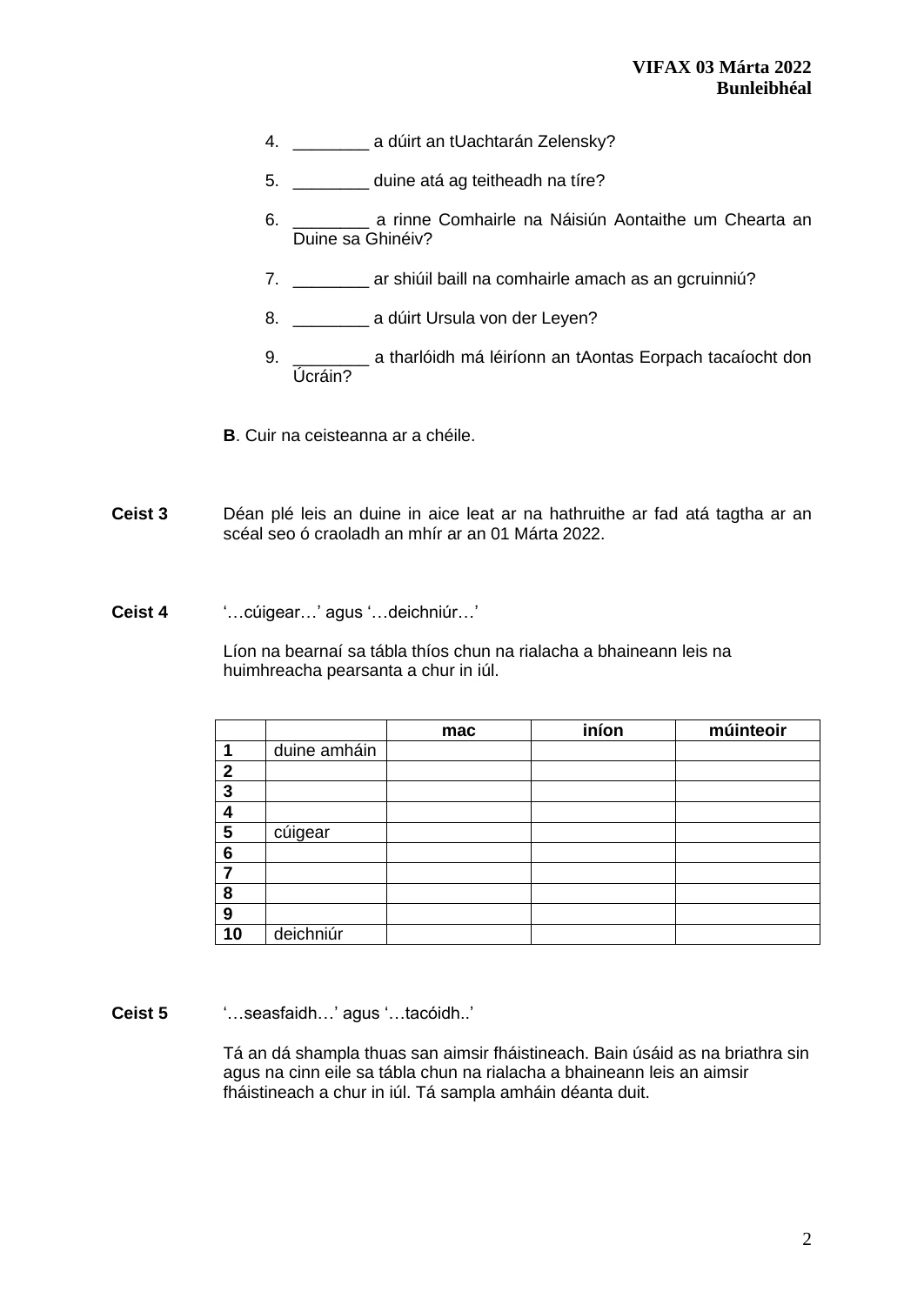| <b>Seas</b>                                    | <b>Tacaigh</b> | Cuir | Aimsigh |
|------------------------------------------------|----------------|------|---------|
|                                                |                |      |         |
| seasfaidh mé, tú,<br>sé, sí                    |                |      |         |
| seasfaimid                                     |                |      |         |
| seasfaidh sibh,<br>siad                        |                |      |         |
| an seasfaidh sé?<br>seasfaidh<br>ní sheasfaidh |                |      |         |

**Ceist 6** Bí ag obair leis na daoine eile i do ghrúpa. Bainigí úsáid as na focail seo a leanas chun cur síos a dhéanamh ar an gcaoi a mothaíonn sibh nuair a fhéachann sibh ar mhír faoin gcogadh san Úcráin.

*eagla, brón, imní, frustrachas, trua, éiginnteacht, fearg, déistin*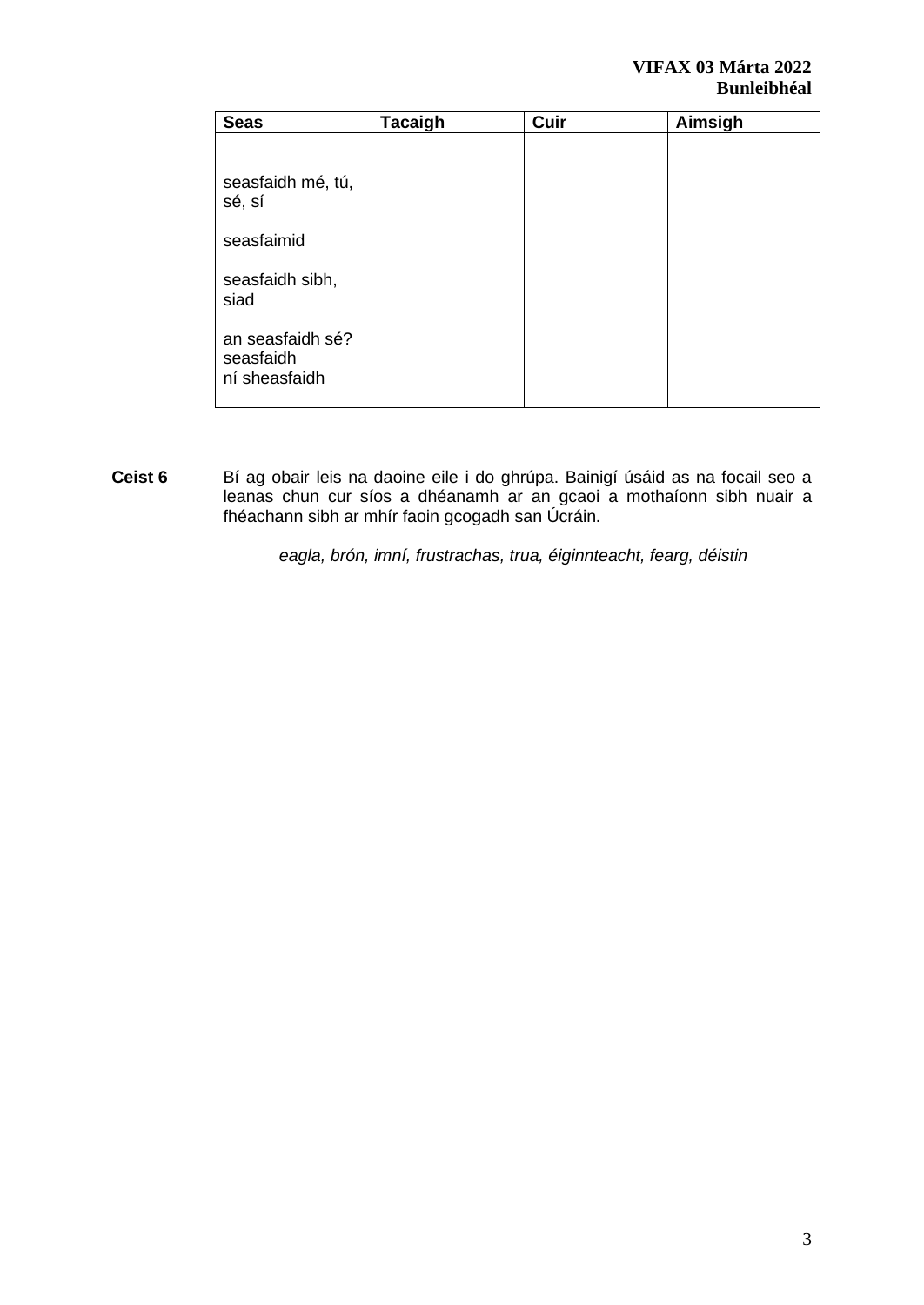## **Treoracha agus Freagraí Ceist 1**

- 1. *foláireamh* warning 2. *ar na bacáin*
- 
- 4. *an ceann is fearr a fháil ar*
- 
- 6. *in aice láimhe*
- 7. *i ngeall* at stake
- 8. *todhchaí na hEorpa* Europe's future
- 
- $10.$  *cé acu*  $\ldots$  *nó*  $\ldots$

3. *conbhua míleata*<br>
4. *an ceann is fearr a fháil ar* to get the better of 5. *cónaitheoirí* residents<br>6. *in aice láimhe* 9. *gníomh míleata* military action<br>10. *cé acu* ... *nó* ... **military** whether

# **Ceist 2**

Cén fáth a bhfuil foláireamh tugtha ag na Rúisigh do mhuintir Chív? Cá mhéad duine a maraíodh i gCív? Cá mhéad duine a maraíodh in Kharkiv? Cad a dúirt an tUachtarán Zelensky? Cá mhéad duine atá ag teitheadh na tíre? Cad a rinne Comhairle na Náisiún Aontaithe um Chearta an Duine sa Ghinéiv? Cén fáth ar shiúil baill na comhairle amach as an gcruinniú? Cad a dúirt Ursula von der Leyen? Cad a tharlóidh má léiríonn an tAontas Eorpach tacaíocht don Úcráin?

## **Ceist 3**

Féach an script.

# **Ceist 4**

|              |              | mac        | iníon        | múinteoir        |
|--------------|--------------|------------|--------------|------------------|
| -1           | duine amháin | mac amháin | iníon amháin | múinteoir amháin |
| $\mathbf{2}$ | beirt        | mhac       | iníonacha    | mhúinteoirí      |
| -3           | triúr        | mac        | iníonacha    | múinteoirí       |
| 4            | ceathrar     | mac        | iníonacha    | múinteoirí       |
| 5            | cúigear      | mac        | iníonacha    | múinteoirí       |
| 6            | seisear      | mac        | iníonacha    | múinteoirí       |
| 7            | seachtar     | mac        | iníonacha    | múinteoirí       |
| 8            | ochtar       | mac        | iníonacha    | múinteoirí       |
| 9            | naonúr       | mac        | iníonacha    | múinteoirí       |
| 10           | deichniúr    | mac        | iníonacha    | múinteoirí       |

## **Ceist 5**

| <b>Seas</b>                                    | Tacaigh                                   | Cuir                                         | Aimsigh                                       |  |
|------------------------------------------------|-------------------------------------------|----------------------------------------------|-----------------------------------------------|--|
| seasfaidh mé, tú,                              | tacóidh mé, tú,                           | cuirfidh mé, tú,                             | aimseoidh mé, tú,                             |  |
| sé, sí                                         | sé, sí                                    | sé, sí                                       | sé, sí                                        |  |
| seasfaimid                                     | tacóimid                                  | cuirfimid                                    | aimseoimid                                    |  |
| seasfaidh sibh,<br>siad                        | tacóidh sibh, siad                        | cuirfidh sibh,<br>siad                       | aimseoidh sibh,<br>siad                       |  |
| an seasfaidh sé?<br>seasfaidh<br>ní sheasfaidh | an dtacóidh sí?<br>tacóidh<br>ní thacóidh | an gcuirfidh sé?<br>cuirfidh<br>ní chuirfidh | an aimseoidh sí?<br>aimseoidh<br>ní aimseoidh |  |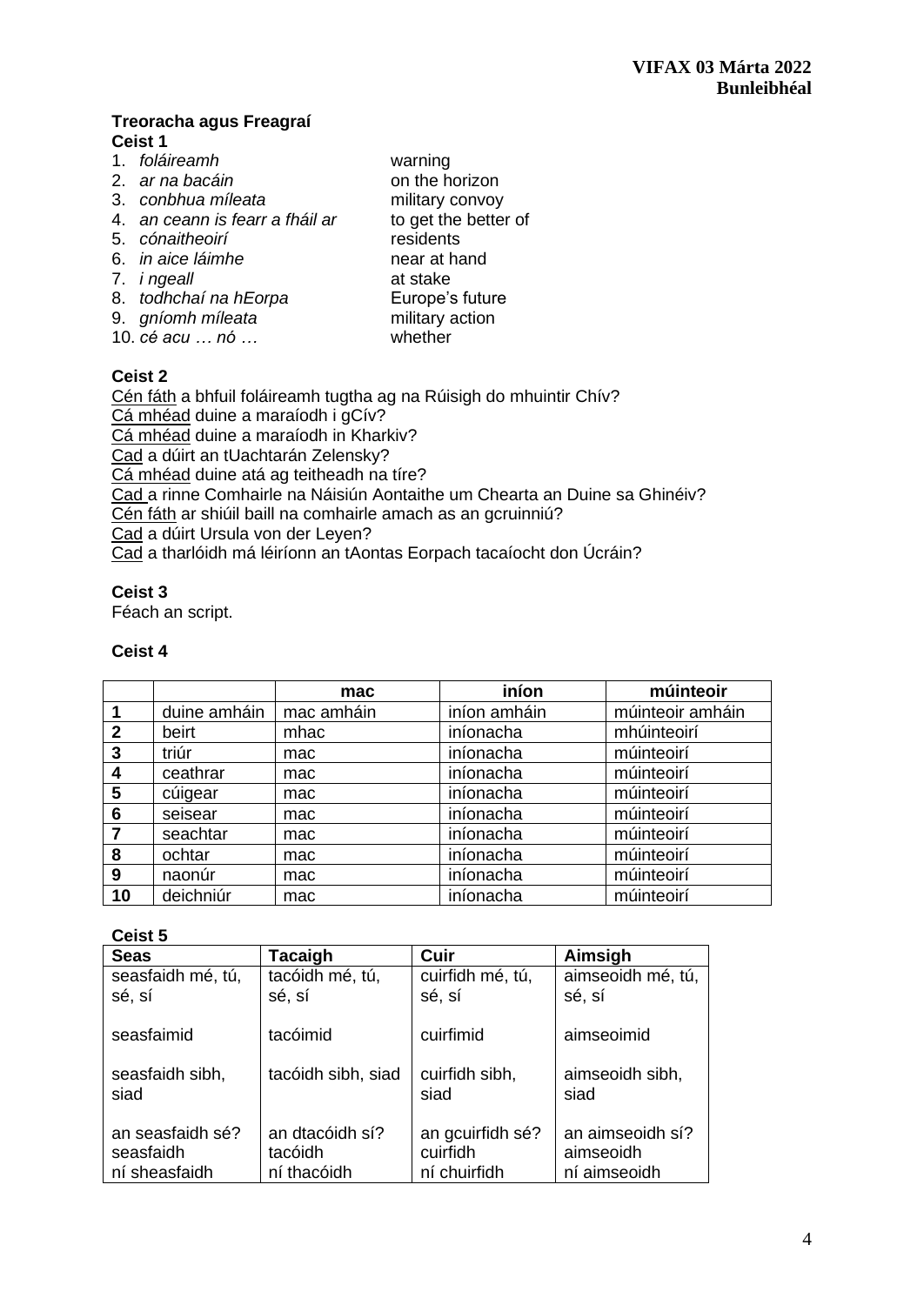# **Ceist 6**

Is féidir gach grúpa a chur ag déanamh an phlé seo agus ansin na mothúcháin a phlé leis an rang iomlán.